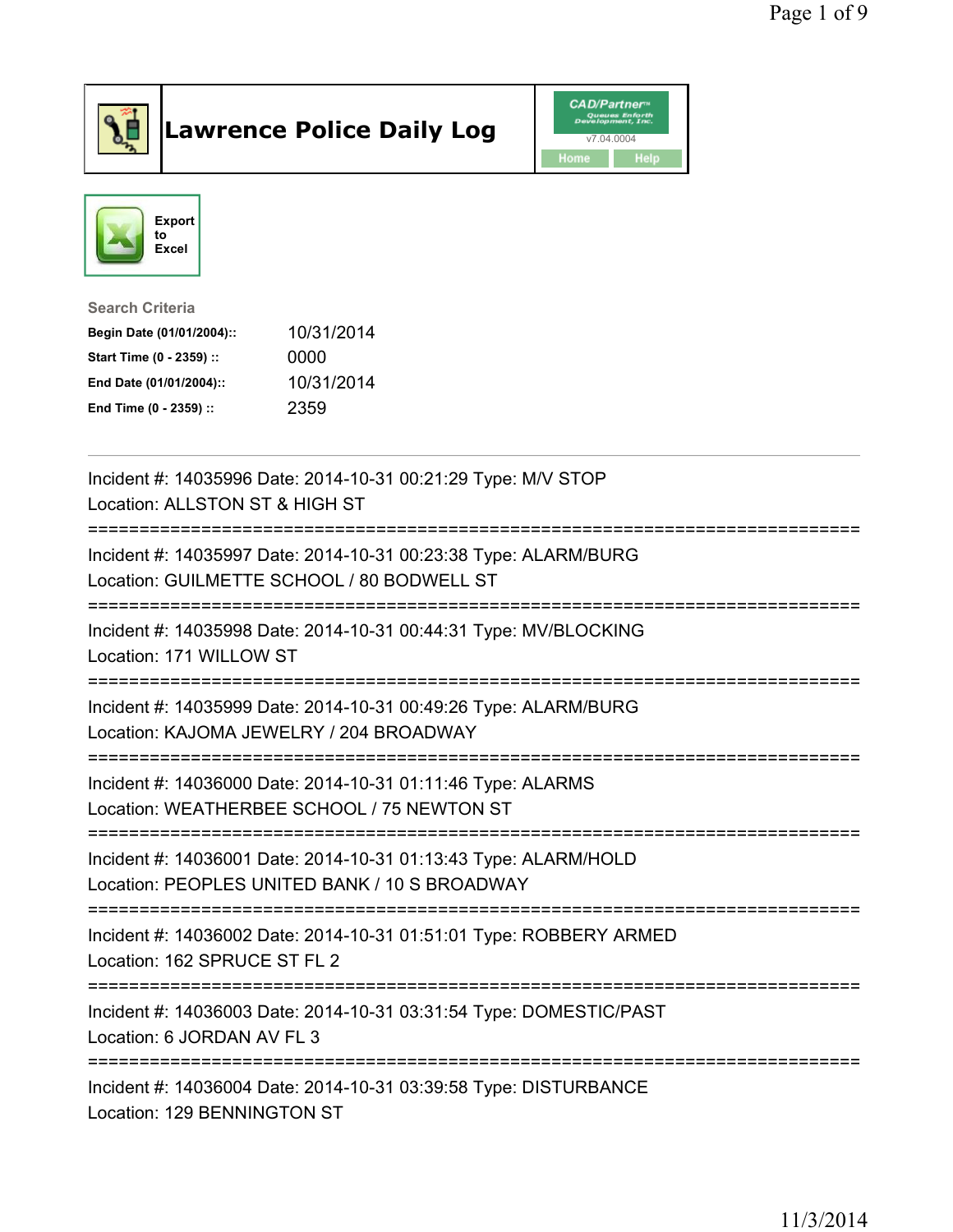| Incident #: 14036005 Date: 2014-10-31 03:43:43 Type: SUS PERS/MV<br>Location: BROADWAY & MANCHESTER ST                                                  |
|---------------------------------------------------------------------------------------------------------------------------------------------------------|
| Incident #: 14036007 Date: 2014-10-31 06:49:47 Type: ALARMS<br>Location: LAWRENCE/METHUEN FAMILY COALIT / 112 E HAVERHILL ST                            |
| Incident #: 14036006 Date: 2014-10-31 06:50:10 Type: MV/BLOCKING<br>Location: 220 WALNUT ST                                                             |
| Incident #: 14036008 Date: 2014-10-31 07:08:18 Type: PARK & WALK<br>Location: 205 BROADWAY                                                              |
| Incident #: 14036009 Date: 2014-10-31 08:01:46 Type: STOL/MV/PAS<br>Location: 335 LAWRENCE ST FL 3<br>===========================<br>================== |
| Incident #: 14036010 Date: 2014-10-31 08:09:49 Type: ALARMS<br>Location: ADDISON ON THE PARKS / 100 HAWTHORNE WAY                                       |
| Incident #: 14036011 Date: 2014-10-31 08:39:04 Type: MAL DAMAGE<br>Location: 82 BAILEY ST                                                               |
| Incident #: 14036012 Date: 2014-10-31 08:50:00 Type: SUS PERS/MV<br>Location: PARKER ST & SPRINGFIELD ST                                                |
| Incident #: 14036013 Date: 2014-10-31 09:51:18 Type: ANIMAL COMPL<br>Location: 16 AVON ST                                                               |
| Incident #: 14036014 Date: 2014-10-31 10:08:40 Type: TRESPASSING<br>Location: 342 BROADWAY                                                              |
| Incident #: 14036015 Date: 2014-10-31 10:12:00 Type: 209A/SERVE<br>Location: 47 TRENTON ST                                                              |
| Incident #: 14036017 Date: 2014-10-31 10:22:43 Type: A&B PAST<br>Location: 284 BROADWAY                                                                 |
| Incident #: 14036016 Date: 2014-10-31 10:25:11 Type: BUILDING CHK<br>Location: 30 KINGSTON ST                                                           |
| Incident #: 14036018 Date: 2014-10-31 10:31:51 Type: MISC<br>A                                                                                          |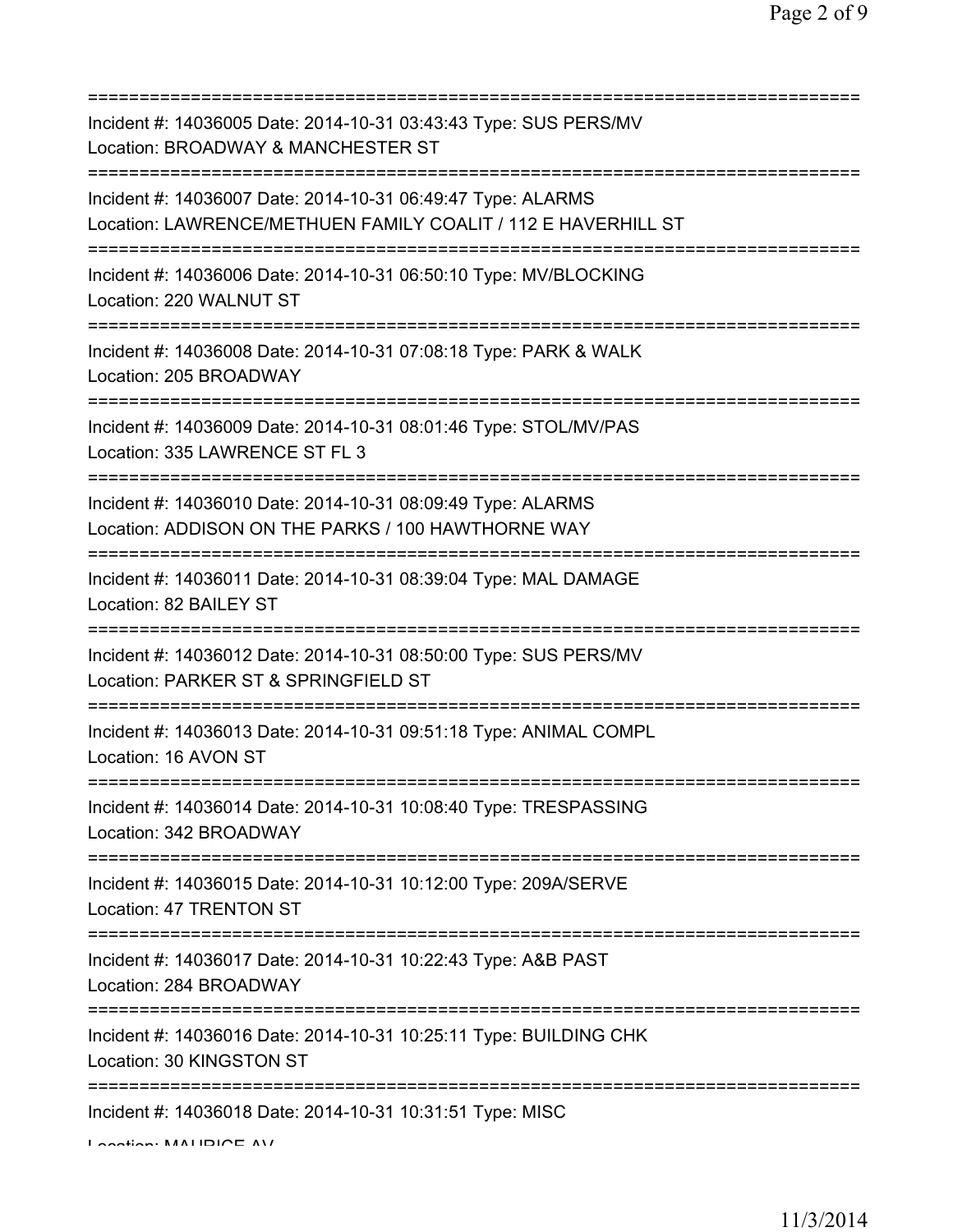| Incident #: 14036021 Date: 2014-10-31 10:36:53 Type: WARRANT SERVE<br>Location: 31 CAMELLA TEOLI WY                                 |
|-------------------------------------------------------------------------------------------------------------------------------------|
| Incident #: 14036019 Date: 2014-10-31 10:41:10 Type: 209A/SERVE<br>Location: 621 COMMON ST                                          |
| Incident #: 14036020 Date: 2014-10-31 10:44:21 Type: MAL DAMAGE<br>Location: 615 S UNION ST                                         |
| Incident #: 14036022 Date: 2014-10-31 10:49:34 Type: ALARM/BURG<br>Location: 648 LOWELL ST                                          |
| Incident #: 14036023 Date: 2014-10-31 10:51:14 Type: RECOV/STOL/MV<br>Location: 57 BUSWELL ST                                       |
| Incident #: 14036024 Date: 2014-10-31 10:51:45 Type: DRUG VIO<br>Location: 200 COMMON ST                                            |
| Incident #: 14036025 Date: 2014-10-31 11:08:53 Type: DRUG VIO<br>Location: SWAN & JACKSON<br>====================================== |
| Incident #: 14036026 Date: 2014-10-31 11:11:34 Type: SHOPLIFTING<br>Location: RITE AID PHARMACY / 365 ESSEX ST                      |
| ===============<br>Incident #: 14036027 Date: 2014-10-31 11:17:54 Type: UNKNOWN PROB<br>Location: 190 WALNUT ST                     |
| Incident #: 14036028 Date: 2014-10-31 11:22:20 Type: DOMESTIC/PAST<br>Location: 116 MARSTON ST #C                                   |
| Incident #: 14036029 Date: 2014-10-31 11:43:49 Type: MV/BLOCKING<br>Location: 26 ALLSTON ST                                         |
| Incident #: 14036030 Date: 2014-10-31 11:46:19 Type: 209A/SERVE<br>Location: 18 WARREN ST                                           |
| Incident #: 14036031 Date: 2014-10-31 11:52:46 Type: 209A/SERVE<br>Location: 586 HAVERHILL ST FL 2                                  |
| Incident #: 14036033 Date: 2014-10-31 11:53:00 Type: A&B PAST                                                                       |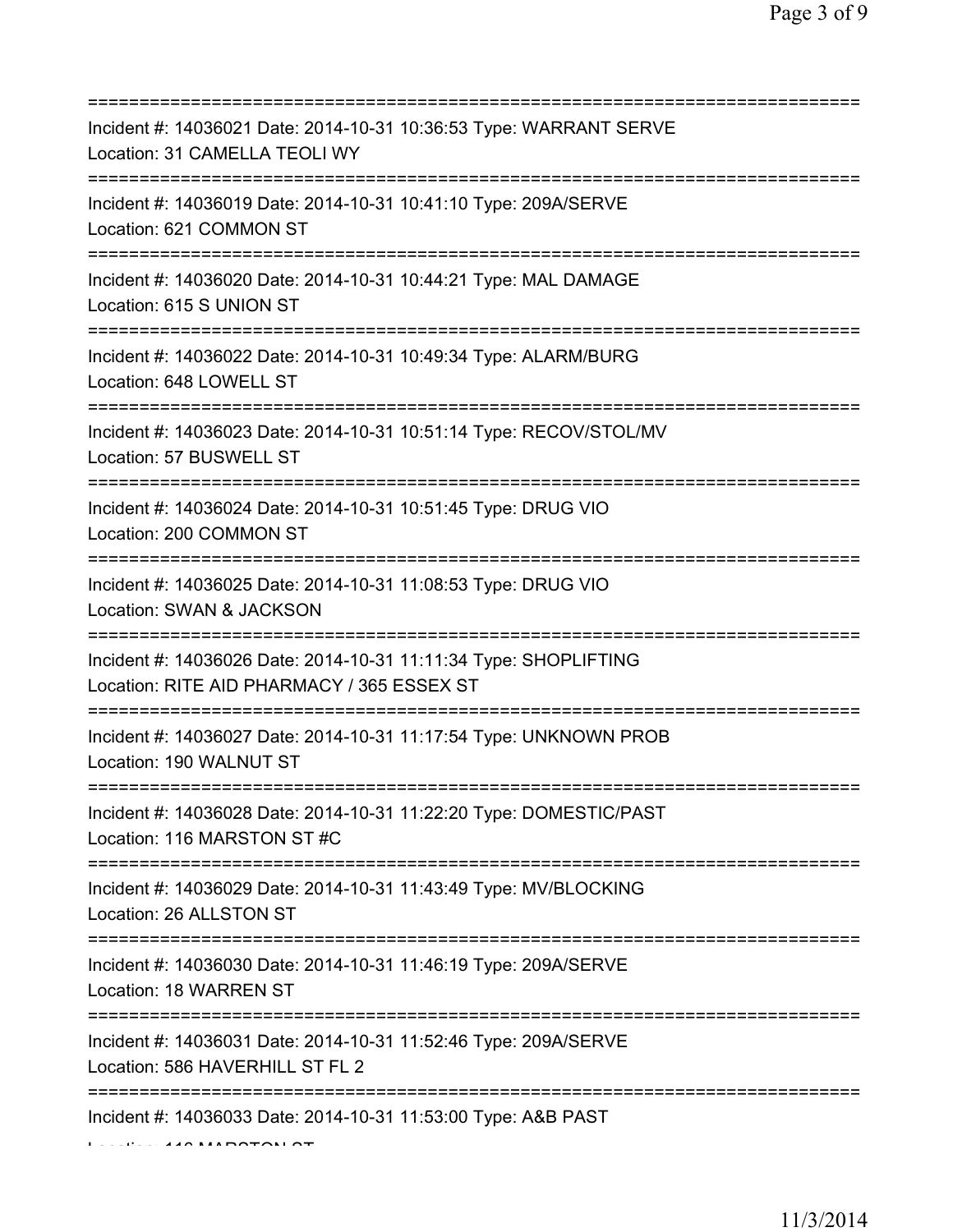| Incident #: 14036032 Date: 2014-10-31 11:54:18 Type: ALARM/BURG<br>Location: 39 MEDFORD ST                                                                                                                    |
|---------------------------------------------------------------------------------------------------------------------------------------------------------------------------------------------------------------|
| Incident #: 14036034 Date: 2014-10-31 12:01:03 Type: AUTO ACC/NO PI<br><b>Location: MANCHESTER ST</b>                                                                                                         |
| Incident #: 14036035 Date: 2014-10-31 12:03:32 Type: NEIGHBOR PROB<br>Location: JB LOUNGE / 151 S UNION ST                                                                                                    |
| Incident #: 14036036 Date: 2014-10-31 12:04:09 Type: 209A/SERVE<br>Location: 75 COOLIDGE ST                                                                                                                   |
| Incident #: 14036037 Date: 2014-10-31 12:08:58 Type: 209A/SERVE<br>Location: 8 DIAMOND ST                                                                                                                     |
| Incident #: 14036038 Date: 2014-10-31 12:28:00 Type: UNKNOWN PROB<br>Location: 14 MAGINNIS AV                                                                                                                 |
| Incident #: 14036041 Date: 2014-10-31 12:48:13 Type: MAL DAMAGE<br>Location: 118 BENNINGTON ST                                                                                                                |
| Incident #: 14036040 Date: 2014-10-31 12:49:04 Type: M/V STOP<br>Location: 185 S BROADWAY<br>==================================                                                                               |
| Incident #: 14036043 Date: 2014-10-31 12:54:43 Type: ASSSIT AMBULANC<br>Location: 383 HAVERHILL ST #28                                                                                                        |
| Incident #: 14036042 Date: 2014-10-31 12:57:23 Type: M/V STOP<br>Location: HALLOWEEN HEADQUARTERS / 27 S BROADWAY                                                                                             |
| Incident #: 14036044 Date: 2014-10-31 13:04:59 Type: TENANT PROB<br>Location: 20 BELLEVUE ST FL 2                                                                                                             |
| Incident #: 14036045 Date: 2014-10-31 13:10:50 Type: AUTO ACC/NO PI<br>Location: 78 WATER ST                                                                                                                  |
| =====================================<br>Incident #: 14036046                              Date: 2014-10-31 13:11:29 Type: AUTO ACC/UNK PI<br>Location: BENNETT ST & WATER ST<br>============================ |
| Incident #: 14036047 Date: 2014-10-31 13:23:36 Type: ALARM/HOLD                                                                                                                                               |

Location: 290 LAWRENCE ST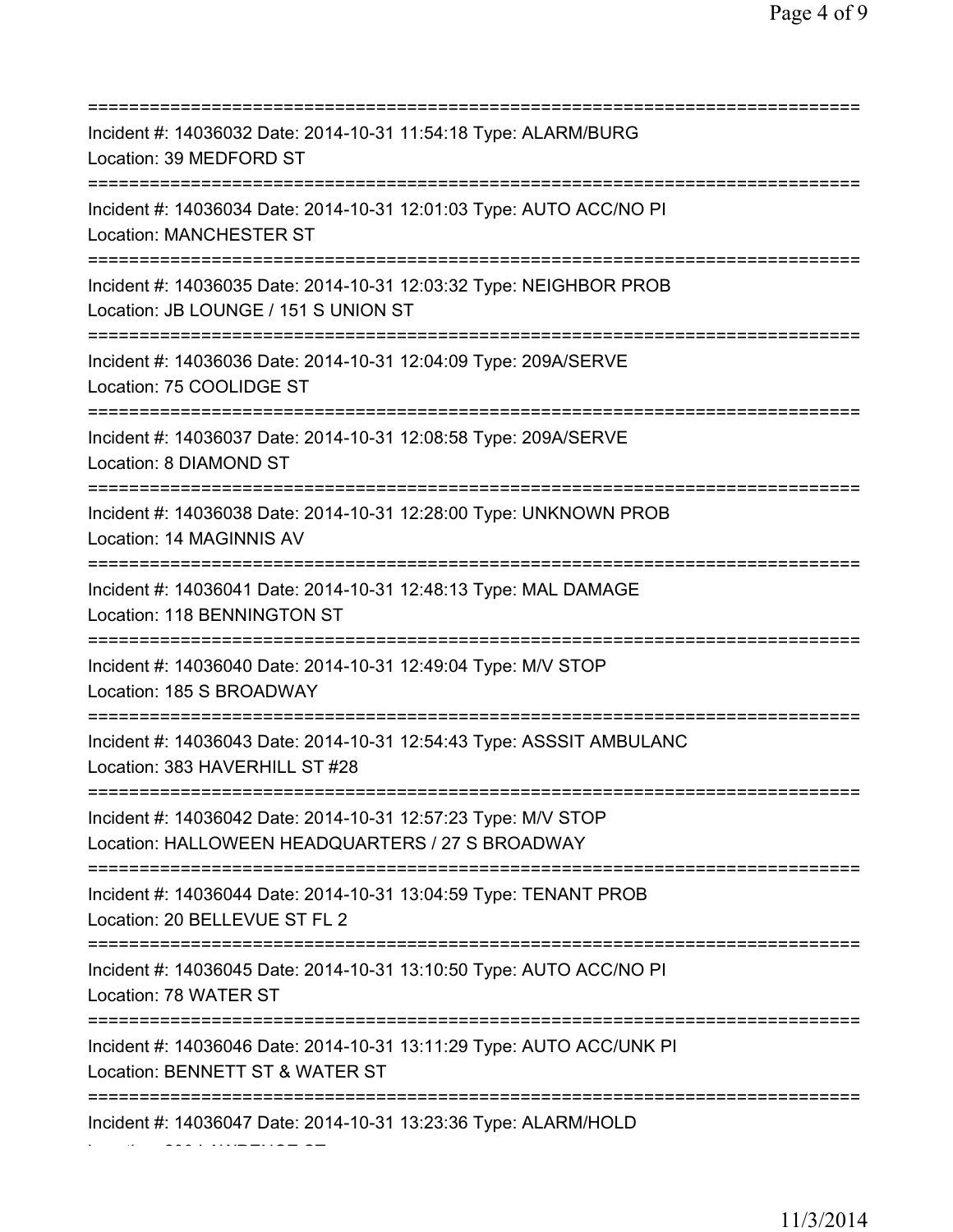=========================================================================== Incident #: 14036048 Date: 2014-10-31 13:56:56 Type: WARRANT SERVE Location: 17 HOLTON ST =========================================================================== Incident #: 14036049 Date: 2014-10-31 13:59:22 Type: CK WELL BEING Location: 51 WHITE ST =========================================================================== Incident #: 14036050 Date: 2014-10-31 14:12:05 Type: INVEST CONT Location: 71 N PARISH RD =========================================================================== Incident #: 14036051 Date: 2014-10-31 14:18:36 Type: WOMAN DOWN Location: HALLOWEEN HEADQUARTERS / 27 S BROADWAY =========================================================================== Incident #: 14036052 Date: 2014-10-31 14:20:52 Type: ALARM/BURG Location: 100 WATER ST FL 2 =========================================================================== Incident #: 14036053 Date: 2014-10-31 14:37:22 Type: AUTO ACC/NO PI Location: 276 BROADWAY =========================================================================== Incident #: 14036054 Date: 2014-10-31 15:23:53 Type: ASSIST FIRE Location: 12 KENDALL ST =========================================================================== Incident #: 14036055 Date: 2014-10-31 15:40:28 Type: AMBULANCE ASSSI Location: AUBUNR COUNSELING / 599 CANAL ST =========================================================================== Incident #: 14036056 Date: 2014-10-31 15:46:22 Type: AUTO ACC/NO PI Location: CVS PHARMACY / 266 BROADWAY =========================================================================== Incident #: 14036057 Date: 2014-10-31 15:52:05 Type: DOMESTIC/PROG Location: 207 S UNION ST #8 =========================================================================== Incident #: 14036058 Date: 2014-10-31 15:54:54 Type: LOCKOUT Location: 19 ACTON ST =========================================================================== Incident #: 14036059 Date: 2014-10-31 15:55:46 Type: GENERAL SERV Location: 162 SPRUCE ST #2 =========================================================================== Incident #: 14036060 Date: 2014-10-31 15:57:23 Type: DOMESTIC/PROG Location: PEKING GARDEN / 261 LAWRENCE ST =========================================================================== Incident #: 14036061 Date: 2014-10-31 16:00:47 Type: AUTO ACC/PI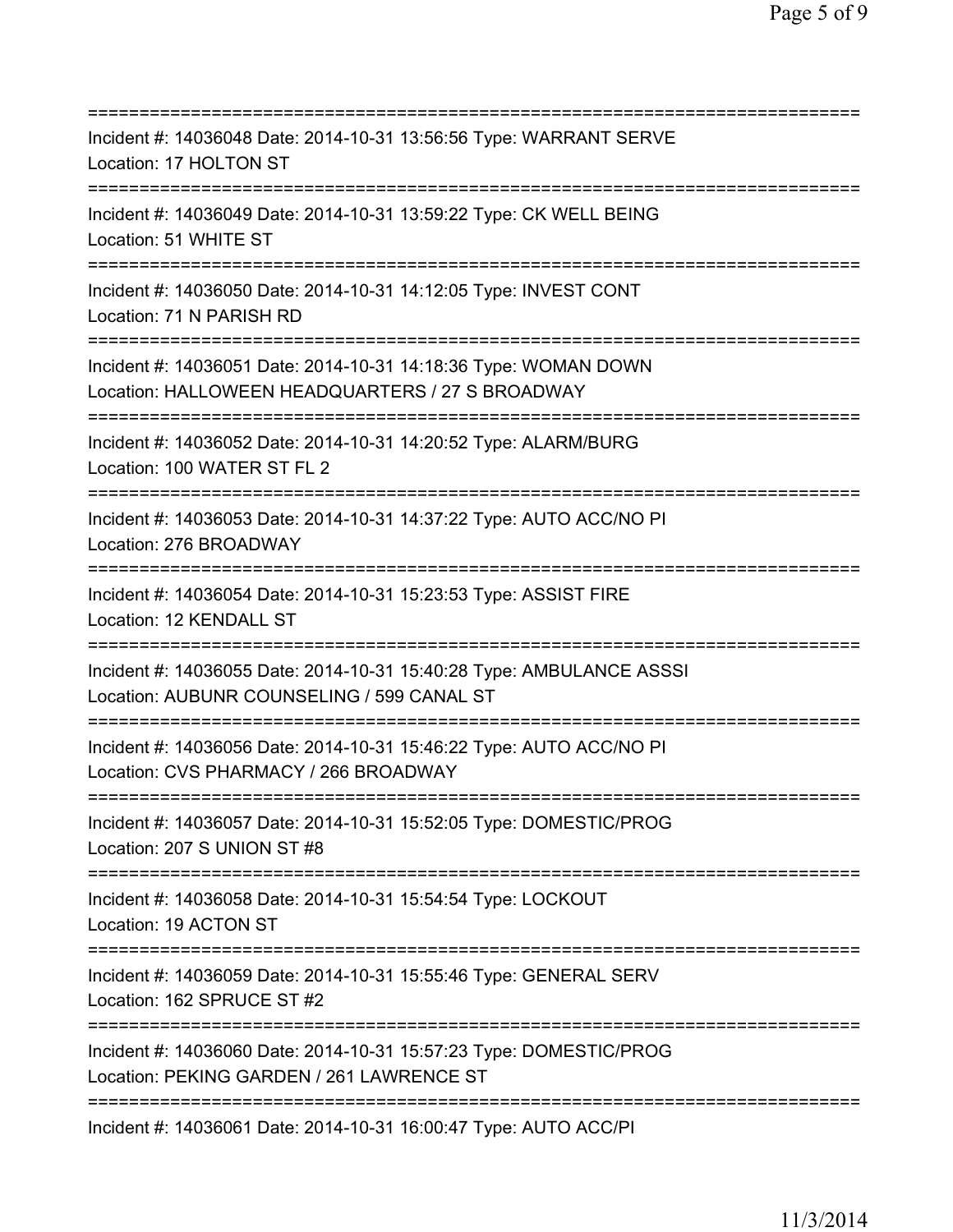| ============================                                                                                                               |
|--------------------------------------------------------------------------------------------------------------------------------------------|
| Incident #: 14036062 Date: 2014-10-31 16:14:52 Type: B&E/PAST<br>Location: 25 COLUMBUS AV                                                  |
| Incident #: 14036063 Date: 2014-10-31 16:28:57 Type: SHOPLIFTING<br>Location: 73 WINTHROP AV                                               |
| Incident #: 14036064 Date: 2014-10-31 16:30:28 Type: AUTO ACC/UNK PI<br>Location: 405 BROADWAY                                             |
| Incident #: 14036065 Date: 2014-10-31 16:46:48 Type: SUS PERS/MV<br>Location: 64 EXCHANGE ST                                               |
| Incident #: 14036066 Date: 2014-10-31 16:58:06 Type: HIT & RUN M/V<br>Location: 193 S BROADWAY                                             |
| Incident #: 14036067 Date: 2014-10-31 17:36:13 Type: TENANT PROB<br>Location: 448 S UNION ST FL 1<br>===================================== |
| Incident #: 14036068 Date: 2014-10-31 17:53:39 Type: SUS PERS/MV<br>Location: 19 LENOX CIR                                                 |
| Incident #: 14036069 Date: 2014-10-31 18:01:46 Type: GENERAL SERV<br>Location: 38 BEACON ST<br>:============================               |
| Incident #: 14036070 Date: 2014-10-31 18:15:26 Type: NOTIFICATION<br>Location: 90 BEACON ST FL 1                                           |
| Incident #: 14036071 Date: 2014-10-31 18:23:15 Type: ALARMS<br>Location: WHITE STREET PAINT / 15 BROADWAY                                  |
| Incident #: 14036072 Date: 2014-10-31 18:29:30 Type: NOTIFICATION<br>Location: 172 JACKSON ST                                              |
| Incident #: 14036073 Date: 2014-10-31 18:55:18 Type: ALARMS<br>Location: ST MARTIN STORE (LAZARUS HOUSE / 121 ESSEX ST                     |
| Incident #: 14036074 Date: 2014-10-31 18:56:42 Type: MAN DOWN<br>Location: BROADWAY & CANAL ST                                             |
| ===================================<br>Incident #: 14036075 Date: 2014-10-31 18:58:07 Type: SPECIAL CHECK                                  |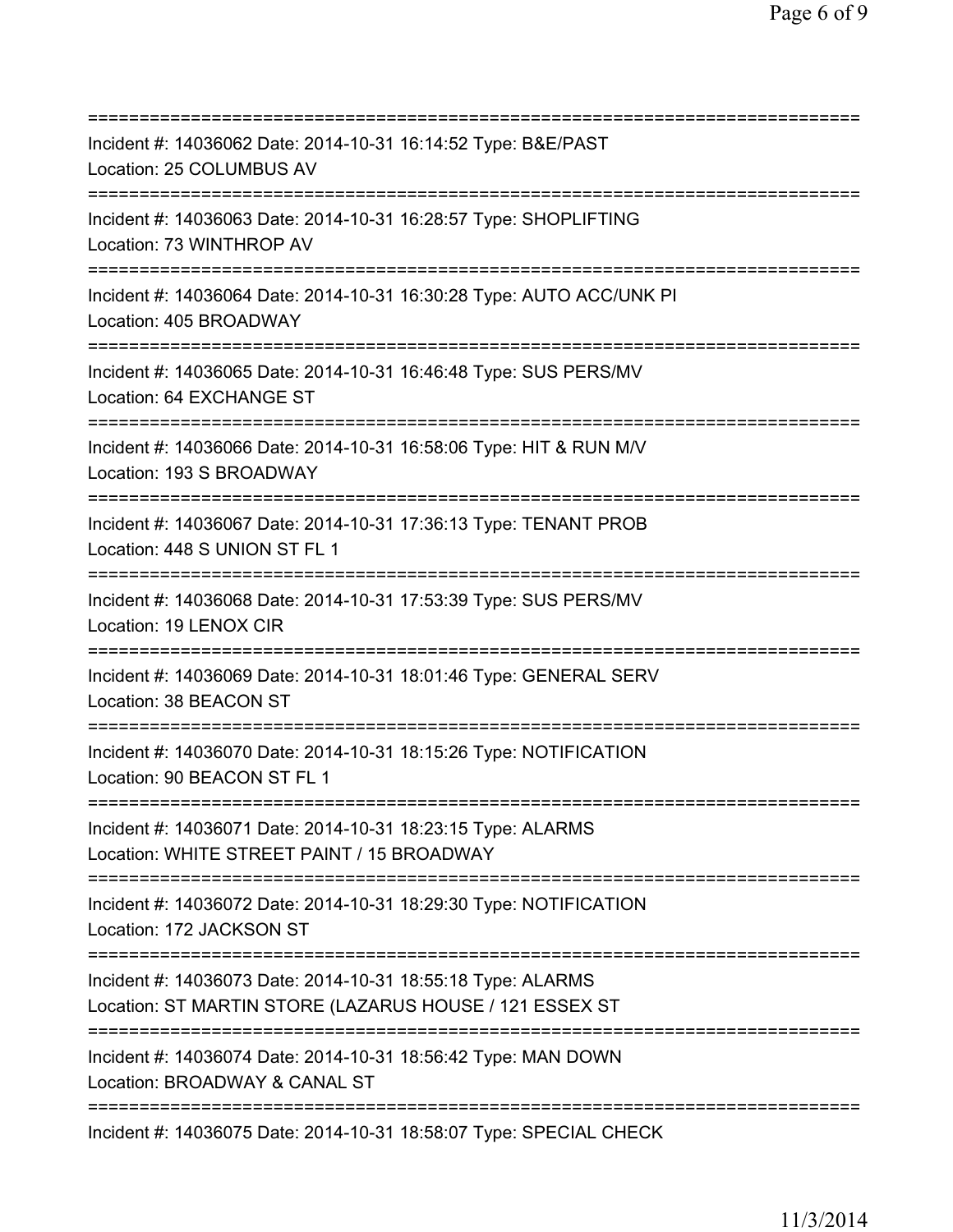| Location: 118 EVERETT ST                                                                                                                                             |
|----------------------------------------------------------------------------------------------------------------------------------------------------------------------|
| Incident #: 14036076 Date: 2014-10-31 19:06:00 Type: M/V STOP<br>Location: BROADWAY & LOWELL ST                                                                      |
| Incident #: 14036077 Date: 2014-10-31 19:10:14 Type: NOTIFICATION<br>Location: 90 BEACON ST #1<br>======================================                             |
| Incident #: 14036078 Date: 2014-10-31 19:11:33 Type: ROBBERY ARMED<br>Location: 683 ESSEX ST<br>====================================<br>============================ |
| Incident #: 14036079 Date: 2014-10-31 19:12:48 Type: M/V STOP<br>Location: BRADFORD ST & WEST ST                                                                     |
| Incident #: 14036080 Date: 2014-10-31 19:18:41 Type: AUTO ACC/NO PI<br>Location: LAWRENCE PUBLIC LIBRARY / 51 LAWRENCE ST                                            |
| Incident #: 14036081 Date: 2014-10-31 19:25:25 Type: DOMESTIC/PROG<br>Location: 27 CORNISH ST FL 3                                                                   |
| Incident #: 14036082 Date: 2014-10-31 19:30:52 Type: MAL DAMG PROG<br>Location: 8 KATHERINE ST                                                                       |
| ------------------------------------<br>Incident #: 14036083 Date: 2014-10-31 19:48:56 Type: THREATS<br>Location: DUNKIN DONUTS / LAWRENCE ST                        |
| Incident #: 14036085 Date: 2014-10-31 20:17:43 Type: A&B PAST<br>Location: PEMBERTON PARK / null                                                                     |
| Incident #: 14036084 Date: 2014-10-31 20:18:16 Type: ALARMS<br>Location: 13 GROVE ST                                                                                 |
| Incident #: 14036086 Date: 2014-10-31 21:10:23 Type: ALARMS<br>Location: METRO PCS / 160 BROADWAY                                                                    |
| Incident #: 14036087 Date: 2014-10-31 21:11:59 Type: A&B D/W PAST<br>Location: 59 TREMONT ST #206                                                                    |
| Incident #: 14036088 Date: 2014-10-31 21:22:10 Type: WARRANT SERVE<br>Location: 5 BROADWAY AV                                                                        |
| Individual 4. 11032000 Data DOLA AD O ALAO.00 Tunner NANI CTOD                                                                                                       |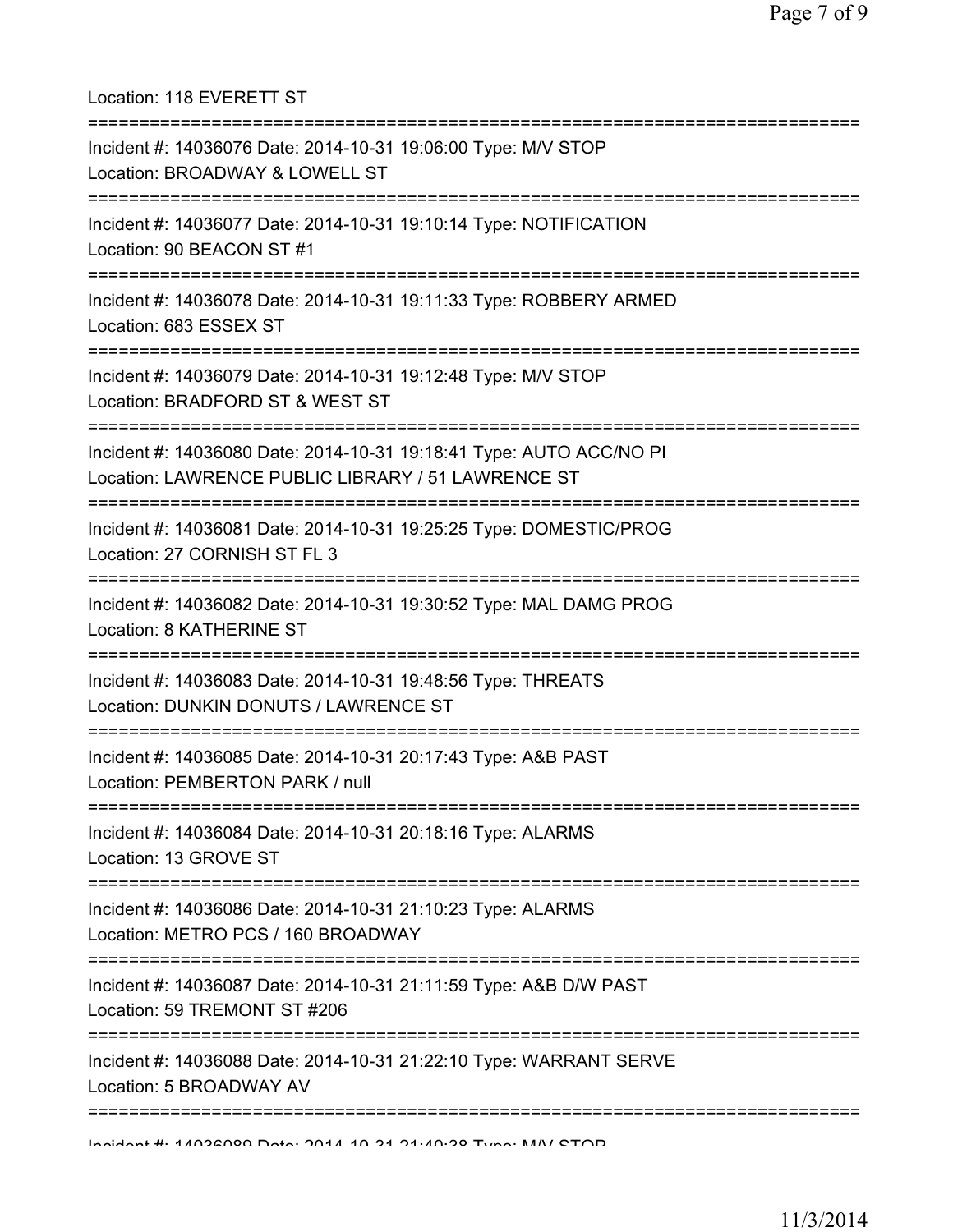| Location: AMESBURY ST & LOWELL ST<br>=====================================                                                   |
|------------------------------------------------------------------------------------------------------------------------------|
| Incident #: 14036090 Date: 2014-10-31 21:50:30 Type: NOTIFICATION<br>Location: 391 CHESTNUT #132                             |
| Incident #: 14036091 Date: 2014-10-31 22:02:35 Type: NOISE ORD<br>Location: 75 BUNKERHILL ST                                 |
| Incident #: 14036092 Date: 2014-10-31 22:11:59 Type: M/V STOP<br>Location: BEACON ST & MT VERNON ST                          |
| ======================<br>Incident #: 14036093 Date: 2014-10-31 22:27:32 Type: M/V STOP<br>Location: SHAWSHEEN RD            |
| :============================<br>Incident #: 14036094 Date: 2014-10-31 22:37:22 Type: UNKNOWN PROB<br>Location: 389 BROADWAY |
| Incident #: 14036095 Date: 2014-10-31 22:43:41 Type: MAL DAMG PROG<br>Location: S UNION ST & SALEM ST                        |
| Incident #: 14036096 Date: 2014-10-31 22:50:41 Type: HIT & RUN M/V<br>Location: 389 BROADWAY                                 |
| Incident #: 14036097 Date: 2014-10-31 22:55:14 Type: MISSING PERS<br>Location: 51 AMES ST                                    |
| Incident #: 14036098 Date: 2014-10-31 23:08:54 Type: UNWANTEDGUEST<br>Location: ANDOVER ST & PARKER ST                       |
| Incident #: 14036099 Date: 2014-10-31 23:09:44 Type: DISORDERLY<br>Location: 45 BROADWAY                                     |
| Incident #: 14036100 Date: 2014-10-31 23:10:30 Type: M/V STOP<br>Location: BROOKFIELD ST & CHESTER ST                        |
| Incident #: 14036101 Date: 2014-10-31 23:19:04 Type: M/V STOP<br>Location: MERRIMACK ST & PARKER ST                          |
| Incident #: 14036102 Date: 2014-10-31 23:45:54 Type: SHOTS FIRED<br>Location: 296 HOWARD ST                                  |
| ==============================                                                                                               |